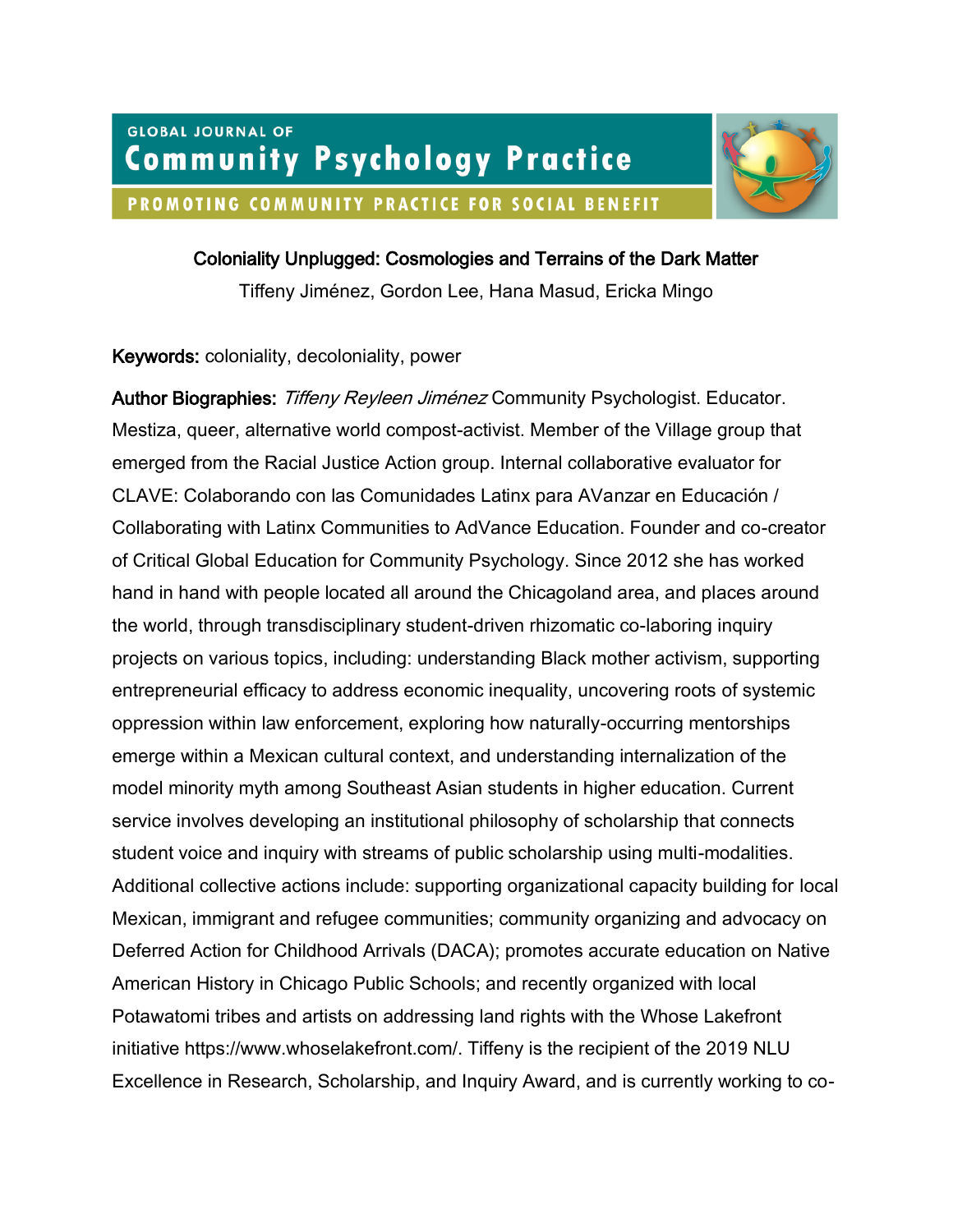# Global Journal of Community Psychology Practice

Volume 13, Issue 1 May 2022

develop the ideological infrastructure needed to support ethical and deliberate community engagement across NLU for communities we serve in the Chicagoland area. She is most active in co-developing Critical Global Education for Community Psychology (https://criticalglobaleducation.wordpress.com/), The Rooted Global Village (https://www.rootedglobalvillage.com/), The Emergence Network (https://www.emergencenetwork.org/), Xicanx Psychology – Institute of Chicana/o Psychology (https://razapsychology.org/), and the Society for Community Research and Action (https://www.scra27.org/). For more information see: https://tiffenyjimenez.wordpress.com/

Gordon Lee was born and raised on the island of Oahu, Kingdom of Hawaii. Part of a displaced diaspora, his mother's family (his motherline) had traveled from the Pearl River Delta to the western coast of North America in the 1880s. After experiencing anti-Asian violence and Yellow Perilism, his great grandmother, on her way home, left the boat in Honolulu, pregnant with her second child. After giving birth to a daughter, his grandmother, remained in Hawaii and never saw her family again.

As a result, he grew up in what was then called the Territory of Hawaii, a euphemism for what was and still is an occupied nation. His first realization of coloniality and of his own story arose during a period of political upheavals in the United States, Hawaii, Asia, and Africa in the 1970s. For much of his life he has unknowingly carried the trauma of his ancestors. His grandfather was shot and killed. His father, as a youth, felt the colonial matrix of power firsthand in China (No Chinese or Dogs Allowed!) and throughout his life in the Hawaiian colony.

His work with space, healing, and re-membering began in 2007 when he was invited to join a pilgrimage to the Manzanar Nikkei incarceration site in the eastern Sierra Nevada Mountains. He taught Asian American studies at San Francisco State University where he practiced social biography and critical/liberation andragogy and first experienced the classroom as a village. His work has been guided by questions related to psychology and its relation to social justice and ontological change; collective trauma and the shadow of empire; psychosocial biography and decolonial stories, and space as a site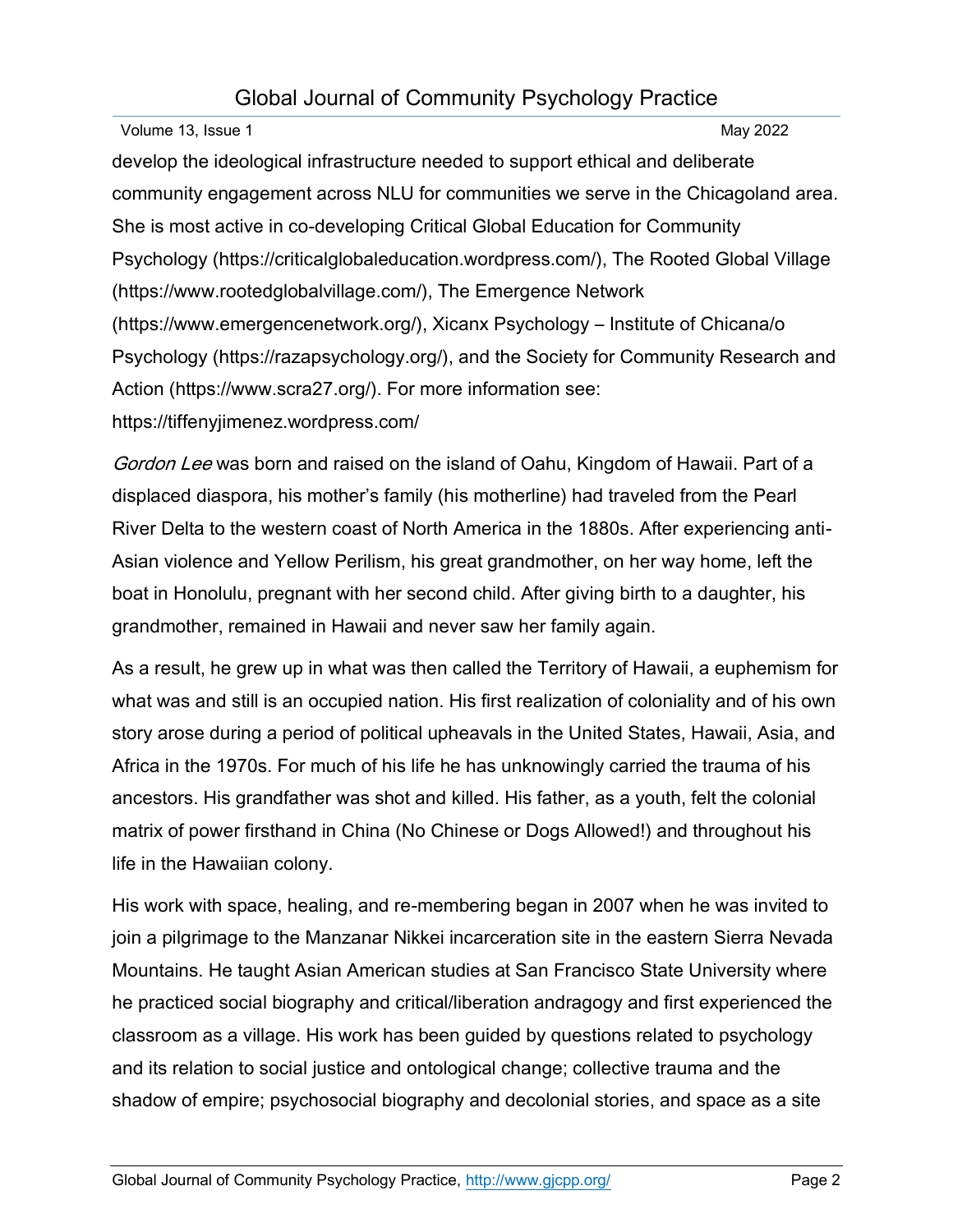Volume 13, Issue 1 May 2022 of re-membering.

Dr. Lee was President of Psychologists for Social Responsibility (PsySR) in 2016. At PsySR he supported a vision of racial justice, relationality, and decoloniality; he advocated a critical role for psychology in the struggle for racial justice; and he helped to vision and facilitate the co-creation of decolonial spaces and projects. He co-initiated a series of conferences that addressed the relationship of psychology and racial justice (that is referred to in this special issue). He was part of the original team that created the project from which the writings in this issue emerged. He is also a part of the village and was a co-holder of that space. He has written on pilgrimage, on community based decolonial projects, on community psychology, and on Asian American activism.

Hana Masud, PhD is an adjunct lecturer and researcher at the University of Massachusetts-Boston. Her research and practice focuses on the coloniality of mental health services, its impact on re-colonizing local resistance, and radical collective trauma healing for local and marginalized communities in Occupied Palestine and Chicago. Her PhD dissertation explored "embodying decoloniality indigenizing psychological practice and pedagogy". Dr. Masud is the co-chair of Decolonial and Racial Justice in Praxis group, an initiative of Psychologists for Social Responsibility. The group is a virtual space that brings scholars and practitioners from around the globe to reflect on the impact of coloniality, begin the healing process, and develop strategies to overcome and abolish colonial practices and systems.

**Ericka Mingo holds a PhD in Community Psychology and is currently an Assistant** Professor of Applied Behavioral Science and Community Psychology at National Louis University. Dr. Mingo is a certified teacher in Illinois, with a MAT in Secondary Education. Ongoing research interest include the ecology and praxis of lateral community building, often through the lens of education, experiential learning and ways of knowing, and Pan-African liberatory psychology. Currently Dr. Mingo is engaged in an exploration of urban agriculture, as a vehicle for food security and ecologic entrepreneurship. Dr. Mingo taught at the high school level for over 16 years in Brooklyn, NY, Kansas City, MO and on the South Side of Chicago. She is the Executive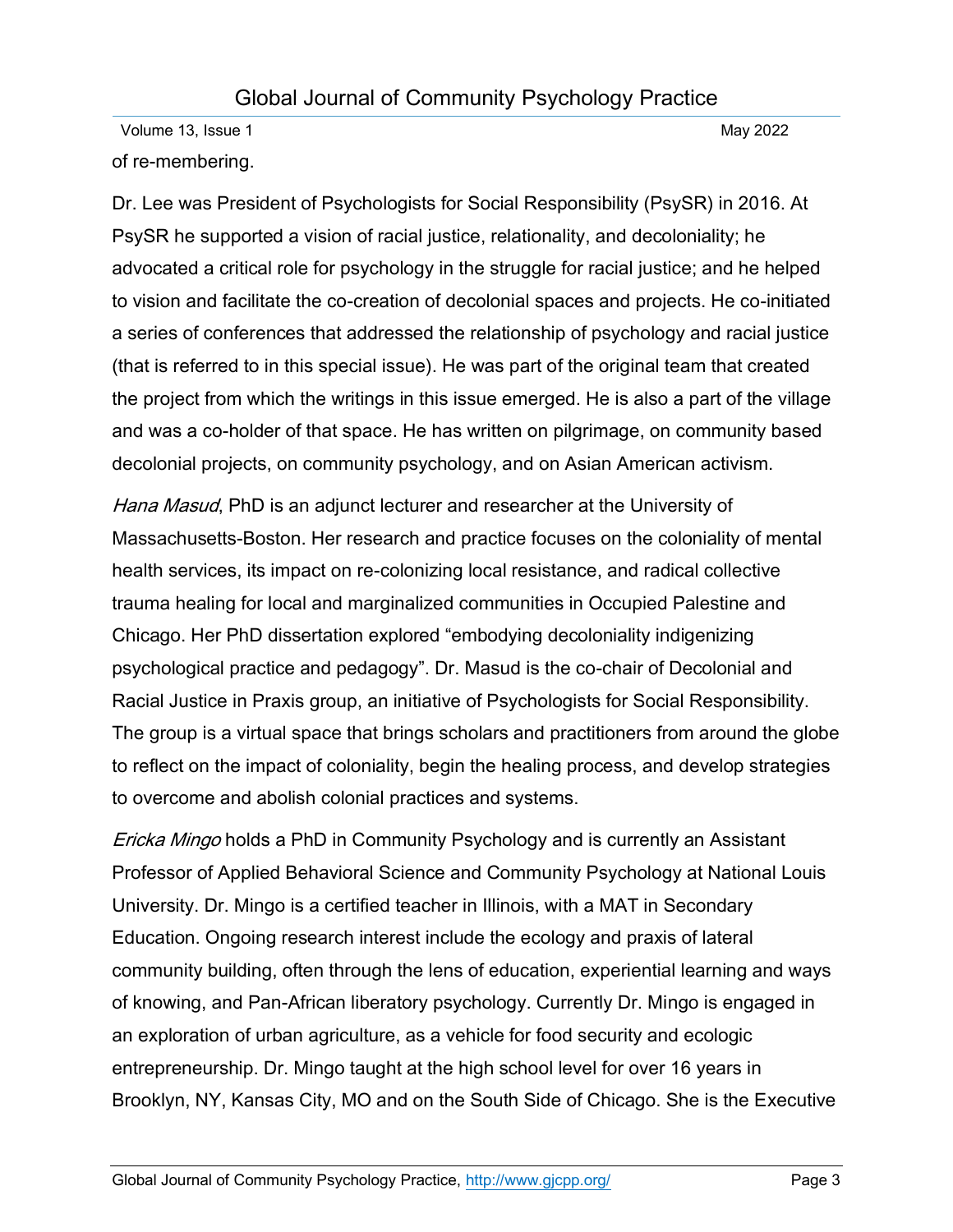# Global Journal of Community Psychology Practice

Volume 13, Issue 1 May 2022

Director of Ecologic Outreach, a nonprofit urban farm on Chicago's Southside, the Past President of Psychologists for Social Responsibility, Faculty Chair for National Louis University's Black Student Union, Co-founder and faculty planner for National Louis University's Environmental Justice Group, an active member of and advisor for the Racial Justice Action Group, and many other local, national, and international community organizations working towards sustainability and justice.

Recommended Citation: Jiménez, T. Lee, G., Masud, H. and Mingo, E. (2022). Coloniality Unplugged: Cosmologies and Terrains of the Dark Matter. Global Journal of Community Psychology Practice, 13(1), 1 - 7. Retrieved Day/Month/Year, from [\(http://www.gjcpp.org/\)](http://www.gjcpp.org/).

Corresponding Author: Tiffeny Jiménez, National Louis University, Chicago, IL; Email: tiffeny.jimenez@nl.edu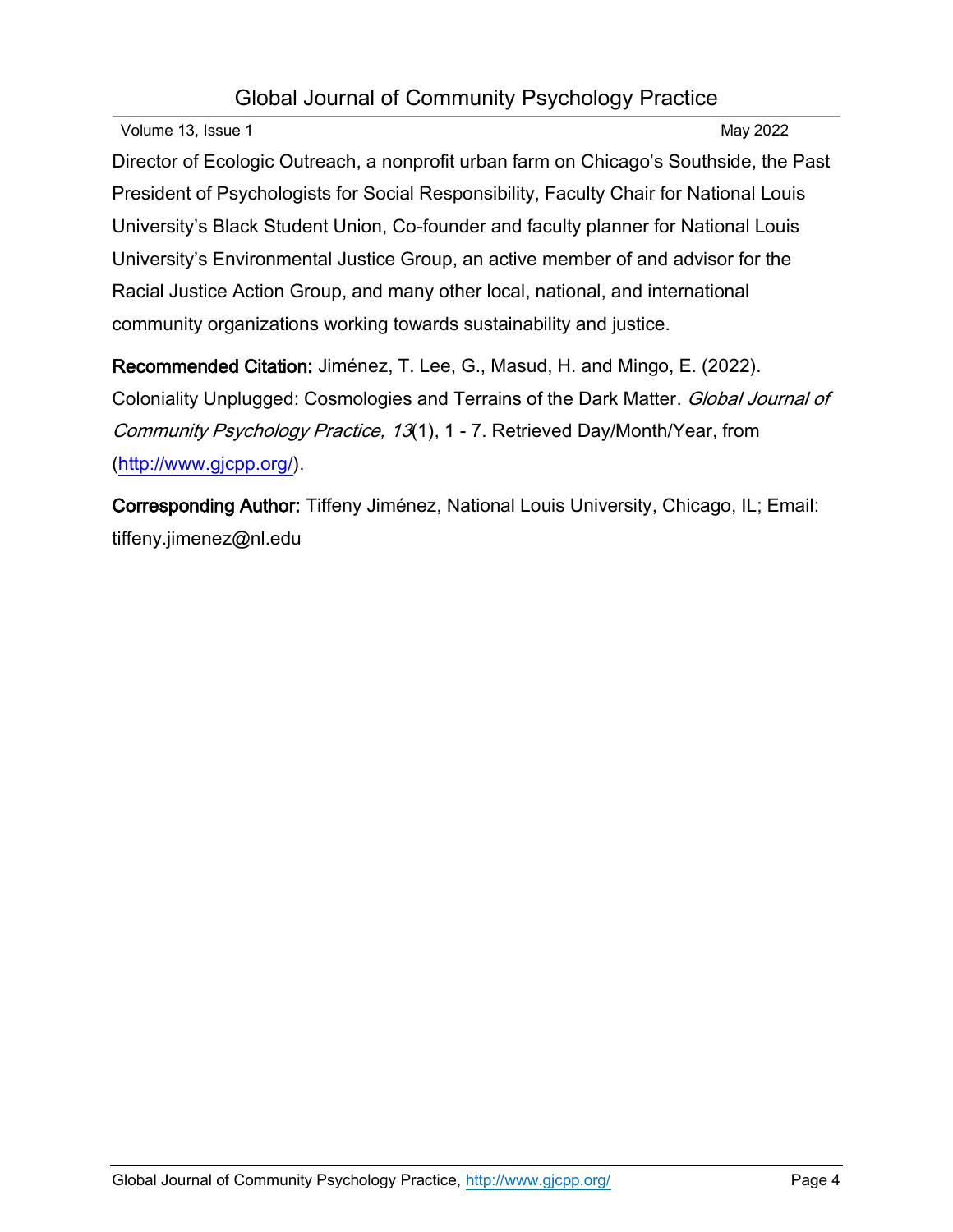Volume 13, Issue 1 May 2022

### **Coloniality Unplugged: Cosmologies and Terrains of the Dark Matter**

This is the story of the development of the special issue…

### **Special Issue**

#### **Coloniality Unplugged: Cosmologies and Terrains of the Dark Matter**

This journey started with a feeling - that emerged into a vision, a direction, and a process - but not a destination, psychology, racial justice, not limited by United States/Eurocentric perspectives, not confined by its definitions and vocabularies. A fire, an intention, embracing but not limited by the politics of coloniality. The psychological, the political, and the ontological as one. We knew it in our bodies, bodies that had lived inside and outside the United States - that had felt and carried the wounds of repression and the rage carrying rebellion through generations. We talked about paddling a canoe across the ocean, to a place that existed in our souls but not on a map, moved and guided by intentionality and purpose. We were okay with not knowing exactly where.

### **Origins: Seeking Racial Justice as Radicle Uprooting**

We had come together with our sights on an ecologically empathetic world, we wanted past harms accounted for, globally arrested development to come of age, and to open unfamiliar passages. This passage had started to take shape in a series of racial justice conferences that were held at National Louis University in 2016 and 2017. Racial Justice was the focal point of the conferences, explored through the lens of the Black experience in the United States, negotiated alongside the experiences of other ethnicities and cultures.

When the Black voice speaks to coloniality in the company of other ethnicities we are often, racially, in communion still with our oppressors. This is an existential risk for Black voices, which dare a strategy of community with those who have posed historical violence to us, but suffer violence themselves. We understood that colonial pathologies, racial hierarchies, and antiblackness, are embedded, even if invisibly so, in most social relationships and experiences. Our critical conversations did not run from this reality; it was centered and laid bare. Through consistent conversations held within ever evolving groups, we shared our experiences. Black people living in the United States under incessant attempts, both undetectable and blatant, to disfigure our dispositions and consciousness, held conversations with racial others. The conversations cost. It costs the primarily Black voices solidarity of story, shared understanding, and safety. It costs non-black members the realization that you can't cry freedom with your foot on someone else's neck, and that solidarity is born of sacrifice. We had those conversations. We held the praxis of presenting story, negotiating community, paying the costs for doing so, and then doing it again, intentionally holding spaces that were painful, progressive, messy, disjointed, and profound.

### **Decoloniality**

Until this point, we were articulating and asserting racial justice within a framework of psychology. Decoloniality moved us beyond modernity, beyond justice, beyond race. It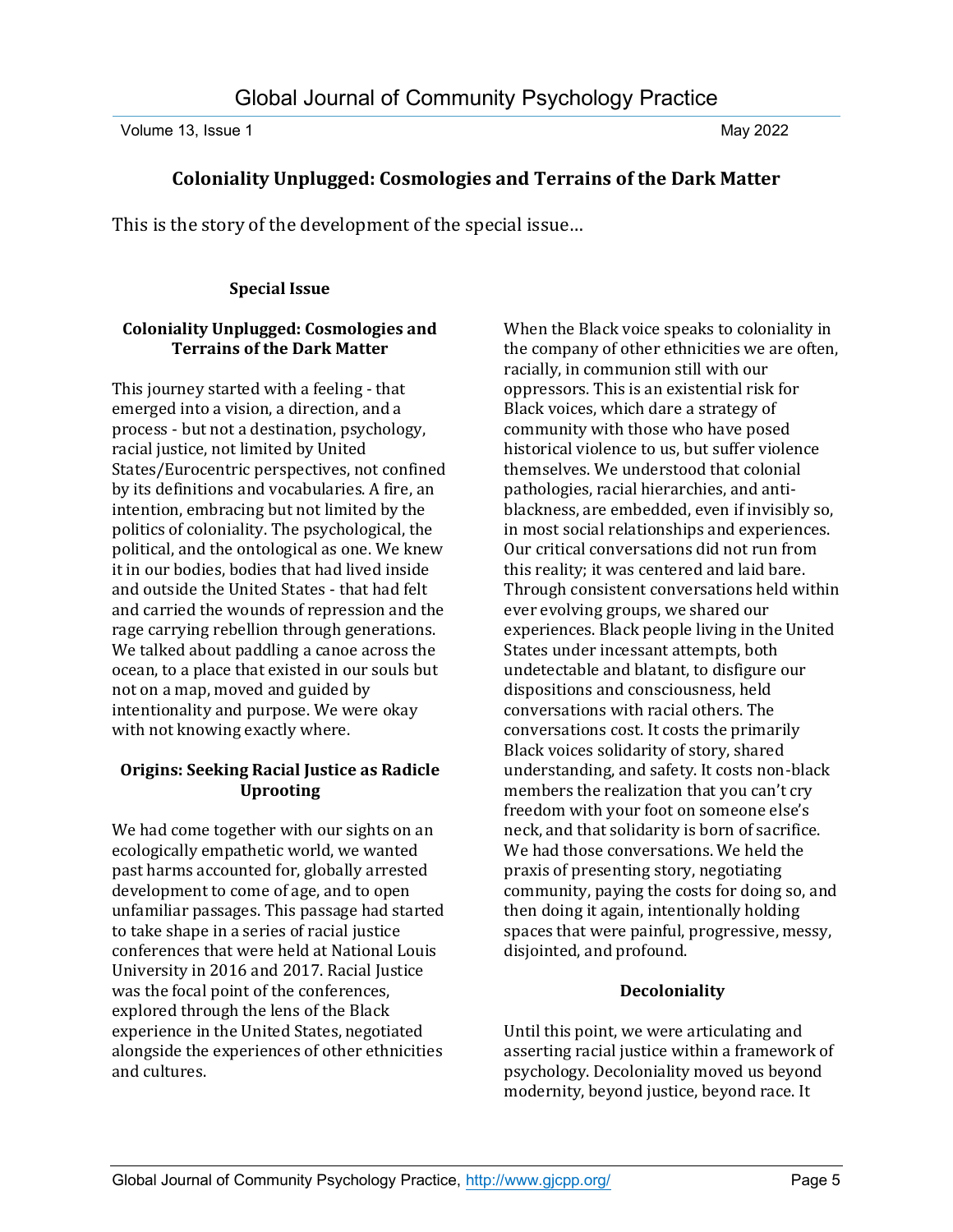#### Volume 13, Issue 1 May 2022

allowed us to see race as a form of social control and as part of a colonial matrix of power (CMP). Equality within a system of oppression was not the goal; neither was moving to a different position within the hierarchies. We began to understand how framing racial justice in the context of decoloniality would shift the context of the conversation and the work.

We knew that praxis/process was critical. This involved an exchange of resources and ideas between researchers\organizers and the community members\writers as a way of understanding that is guided by community needs, known to some as participatory action research. Communities of writers; not just people writing. This process took a longer time. We asked ourselves: How was my life impacted by coloniality and by metaphysical catastrophe? We began by telling stories of coloniality based on our own life experiences.

### **Indestructible and Interconnected Nodes of the (Rhizome) جذور**

Articles in this issue are like different communities connected by bodies of water through the rhythms of the water drums. The articles are an assemblage of cultures of resistance and affirmation. They are all interconnected like a Rhizome, even though it is not always clear how.



Interwoven in these stories is the larger context of the United States as part of the New World Project, including the Slave Trade, the US Civil War, Jim Crow, the Great Migration, the Industrial Revolution, WWII, the Civil Rights and Third World Movements, and the United States as a global superpower. Ultimately, the content of this issue is about creating space to make radicle connections and build decolonial villages.

- Rochele Royster provides reflections on the first Racial Justice in Praxis conference.
- Oksana Yakushko's article focuses on identifying, unraveling, and connecting the links among constructions of race, narratives of eugenics, and epistemologies of science and psychology.
- Sirena Dieudonné begins to uncover the dust, which settled from the colonized bondage to learn the generational treasures that exist within.
- Geraldine Palmer's examination of the code of silence looks at the effects of racial constructions, narratives, and epistemologies on her mother, herself, black women in the United States, the larger African American community, and their multigenerational trauma and resistance.
- Jacqueline Samuel names and describes a theory of dark matter, which addresses the psychological and political effects of metaphysical catastrophe on the African American community.
- Gloria West introduces theories of selfactivism and the mobile village.
- Deidra Somerville on the motherline.
- Hana Masud and Khaled Batrawi tell a story that can be read as a metaphor that connects Palestine to the rest of the world, as a parable and practice of resistance that affirms the humanity of both oppressed and oppressor in the most extreme conditions.
- Palestinian psychologists, clinicians,

#### Global Journal of Community Psychology Practice,<http://www.gjcpp.org/> Page 6